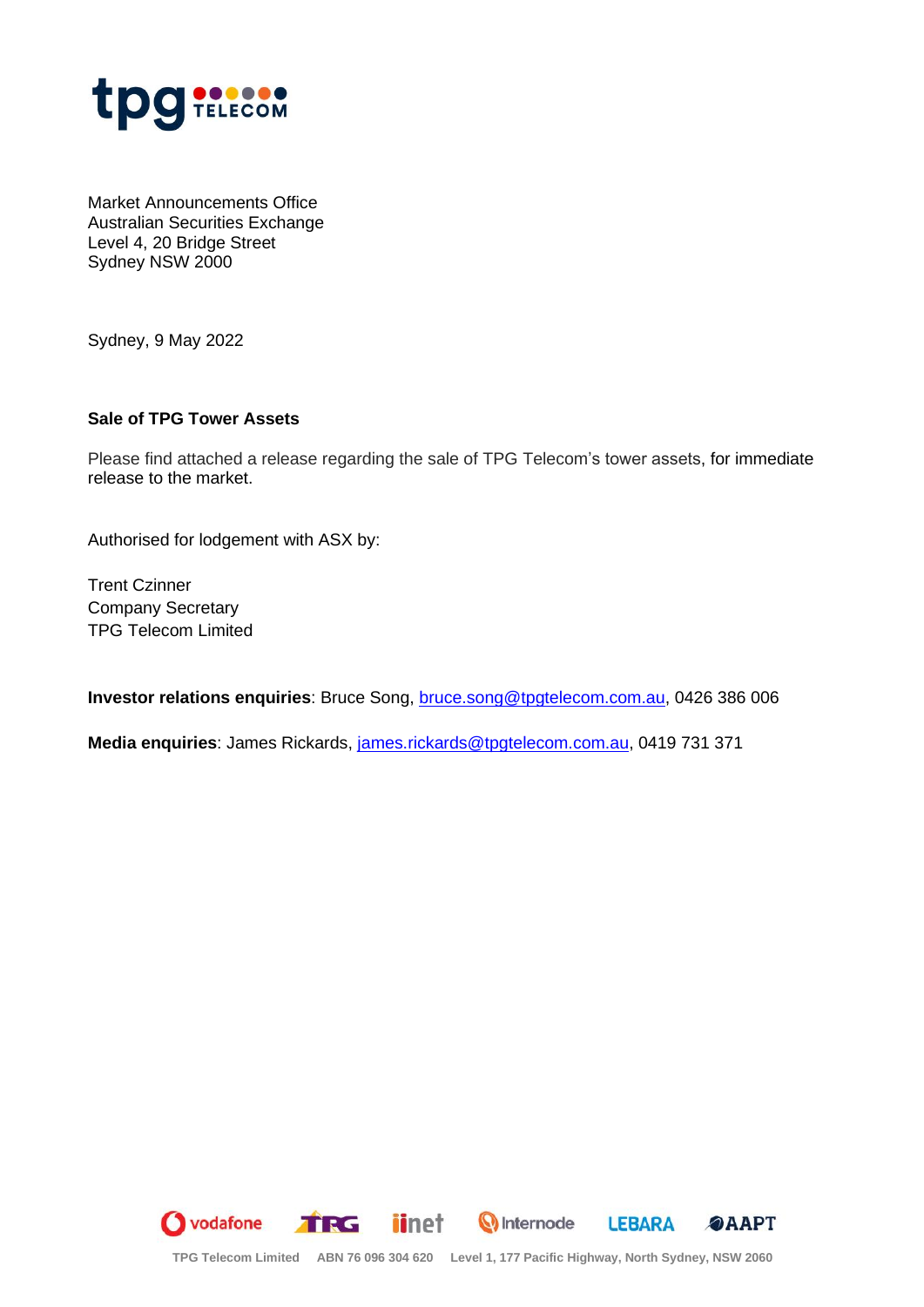**TDg TELECOM** 

## **TPG Telecom sells Tower Assets to OMERS**

**Monday 9 May 2022** – TPG Telecom Limited (ASX: TPG) (**TPG Telecom** or **the Company**) is pleased to announce that it has entered into a binding agreement to sell 100% of its passive mobile tower and rooftop infrastructure (**Tower Assets**) to OMERS Infrastructure Management Inc. (**OMERS**) for an enterprise value of \$950 million (**the Transaction**).

The Transaction implies an enterprise value/EBITDA multiple of approximately 32.1 times $^{\rm 1}$ , reflecting the important role the Tower Assets will play in supporting the projected growth and densification requirements of the industry through 1,237 existing sites, primarily in key metropolitan locations, and a committed build-to-suit development program of 252 new sites.

TPG Telecom anticipates the Transaction will deliver net cash proceeds of approximately \$890 million (being the enterprise value less total transaction costs), which the Company expects to use to repay existing bank debt.

TPG Telecom CEO and Managing Director, Iñaki Berroeta, said: "We are delighted to have concluded the strategic review of these assets with such a strong outcome for TPG Telecom shareholders. The transaction represents competitive long-term financing, which will reduce our total financial leverage and deliver lower borrowing costs.

"The tower sale demonstrates the disciplined approach we are taking to asset utilisation and capital allocation as we pursue opportunities to unlock value and maximise our potential for customers and shareholders. It builds on the landmark multi-operator core network (MOCN) agreement we announced in February of this year to enable regional network sharing with Telstra (subject to regulatory approval).

"We are excited to welcome OMERS as a strategic partner and long-term custodian of these mobile network sites. We look forward to working with OMERS to transition the business and then to support its growth as it provides critical telecommunications infrastructure services to our customers and the broader Australian telecommunications sector.''

Subject to finalisation and audit of accounting treatment, TPG Telecom estimates, on a preliminary basis, that it will recognise an accounting gain on sale from the Transaction of approximately \$350 million to \$400 million after tax. TPG Telecom will provide further details at the Company's FY22 half-year results on 19 August 2022.

The Transaction includes a master services agreement with a 20-year term and an option for TPG Telecom to extend. The Transaction is subject to customary conditions precedent including

<sup>1</sup> Reflects pro forma FY21 Tower Assets EBITDA of \$29.6 million.

TRG